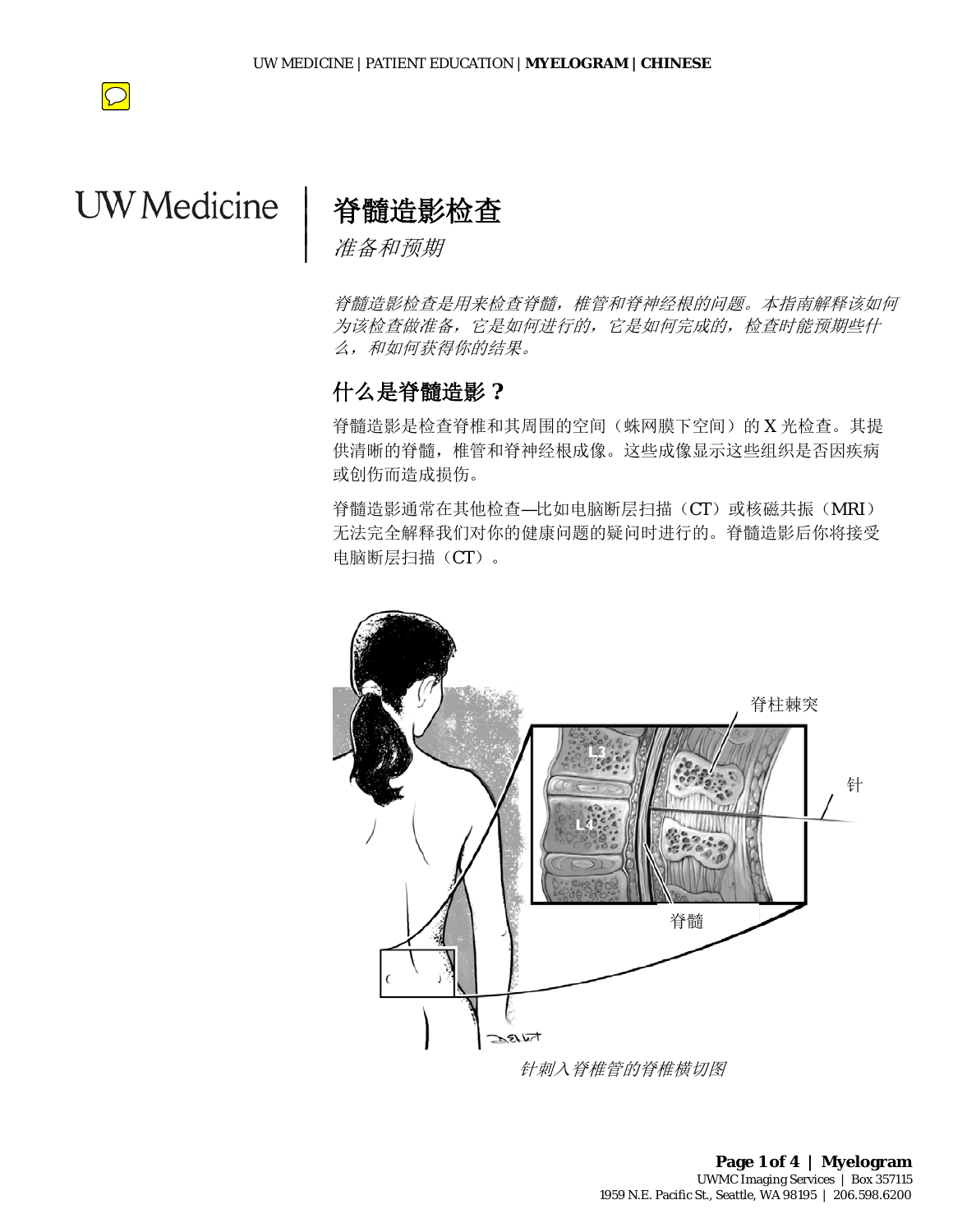# 我该如何准备此检查?

- 如果你在服用稀血药,如 Coumadin (warfarin), Plavix, 或 Lovenox, 请跟你的家庭医生商讨在检查前停服和检查后恢复服用。
- 如果你在服用糖尿病药或胰岛素,咨询你的家庭医生商讨在你不能饮食 期间的 药量更改。请在抵达前测量你的血糖指数。
- 你过你在服用肌肉放松剂或抗抑郁,呕吐,ADHA药物,请跟你的家庭医 生商讨在检查前48小时和检查后24小时停服该药物。
- 请安排检查后有一位负责的成年人带你回家。为了你的安全,你需等到 脊髓造影检查第二天后才能开车。如果你乘坐公车或出租车回家,你必 须要有一位负责的成年人陪伴你。

# 检查当天

- 确保检查后有一位负责的成年人带你回家。
- 检查前2小时 : 不要吃或喝任何东西。如果你需要服用药物,请用一小 口水送服。
- 来检查时请携带你的药物清单。
- 检查当天你可能需要抽血。

# 检查是如何进行的**?**

蛛网膜下腔是椎管,脊髓,和神经根周围充满液体的区域。在这个区域的 液体叫脑脊液。此液体缓冲和保护脊髓。

脊髓造影检查,是一种叫做造影剂的物质通过针注射进你的蛛网膜下腔。 造影剂含有碘。它能显示在正常 X 光检查时无法显示的脊椎部分。然后, 在造影剂流入蛛网膜下腔时拍摄 X 光。

脊髓造影检查时你将会躺在床上。这张床可以倾斜来帮助造影剂在脊髓和 椎管神经根周围上下流动。

# 我能期望些什么**?**

• 脊髓造影可能在放射科完成。

- 你将俯卧在X光枱上。一种叫透视的X光线会将你的脊椎成像投射在屏幕 上。
- 放射科医生会清洁你的皮肤,并在针头插入的地方注射局部麻醉剂。
- 大多数情况下,你会被要求俯卧,腹部垫一个枕头。你需要保持这个姿 势大约45分钟。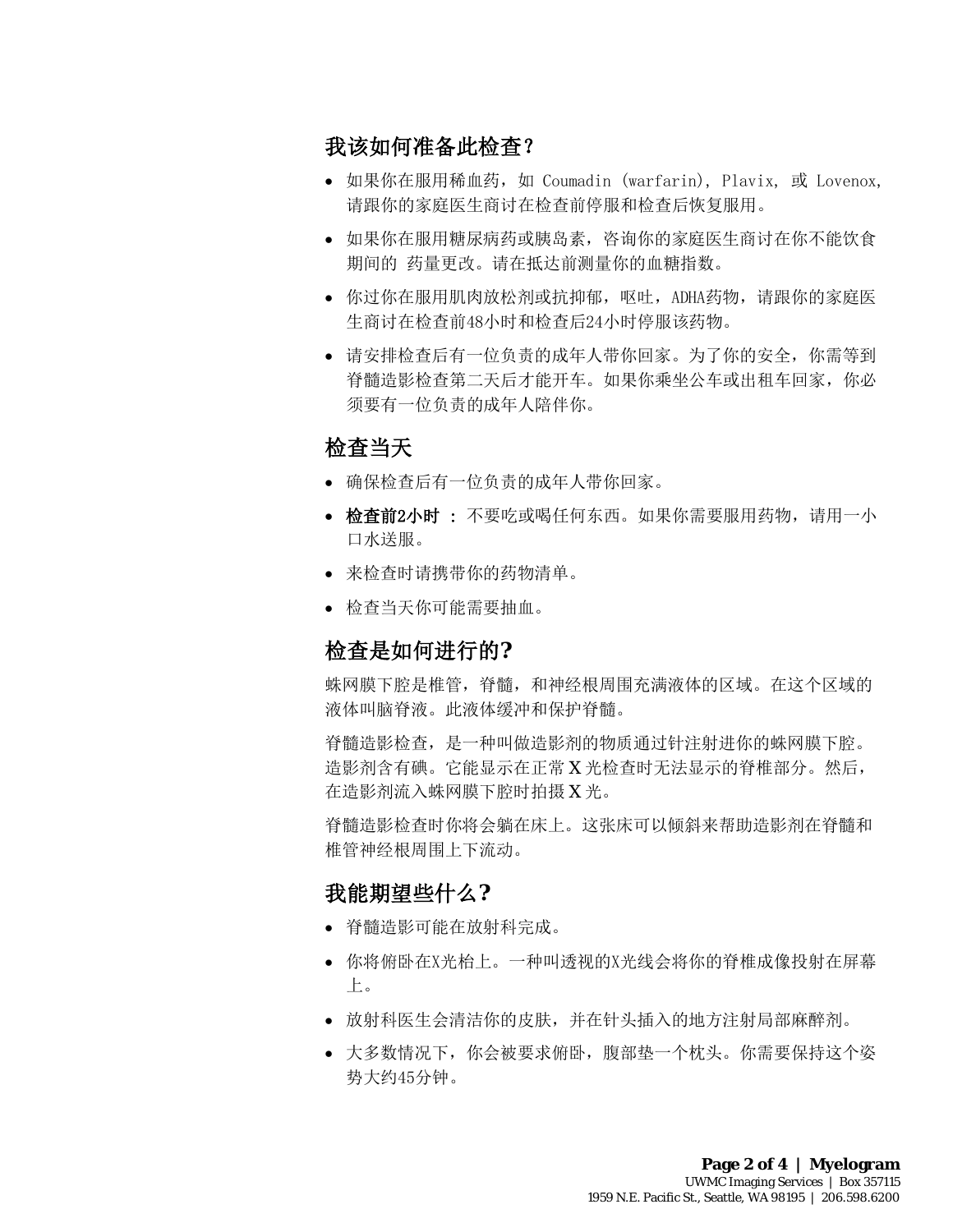- 如果需要,少量的脑脊液将被提取用于实验室研究。
- 造影剂将被注入,x光枱也将慢慢倾斜。当桌子倾斜时,你将被要求尽可 能躺着不动。脚踏板和皮带或支架可以防止你在桌子上滑动。
- 在透视检查中将显示出造影剂的流动。当你面朝下躺着的时候会拍x光 片。
- 检查将集中在你感觉有症状的背部或颈部区域。
- 如果需要的话,在造影剂仍在你的椎管内时立即在脊髓造影后进行CT扫 描。这种混合成像研究被称为CT脊髓造影。
- 骨髓造影检查通常需要30到60分钟。CT扫描将再增加5到10分钟的检查时 间。
- 在做了骨髓造影后,你将在医院的暂留区停留4到6个小时。护士会在这 段时间监视你的情况。之后,你就可以回家了。

## 检查时我会有什么感觉**?**

- 当局部麻醉注射时,你会感到短暂的刺痛。
- 当脊椎针插入时,你会感到轻微的压力。针扎进去的时候,你可能会不 时地感到一阵剧痛。
- 当造影剂注入时,你可能会感到一些压力或热流。注射后可能会头痛、 脸红或恶心。

## 检查后会怎样**?**

- 8个小时:
	- 在家静养。
	- 不能弯腰。
	- 可以在椅子上坐一会儿和去厕所。

- 如果你躺在床上,床头需要垫高至少 30 度角。
- 你可能会有些头痛。你可以吃 acetaminophen (Tylenol) 止痛。
- 24个小时: 喝至少8杯(每杯8安士)的液体, 比如果汁, 水或运动饮 料。
- 2天: 不可以泡澡, 蹲热浴或游泳。身体浸水将增加感染的风险。可以淋 浴。
- 3天:
	- 不可以搬超过 10 磅的东西。(1 加仑牛奶重 8 磅以上)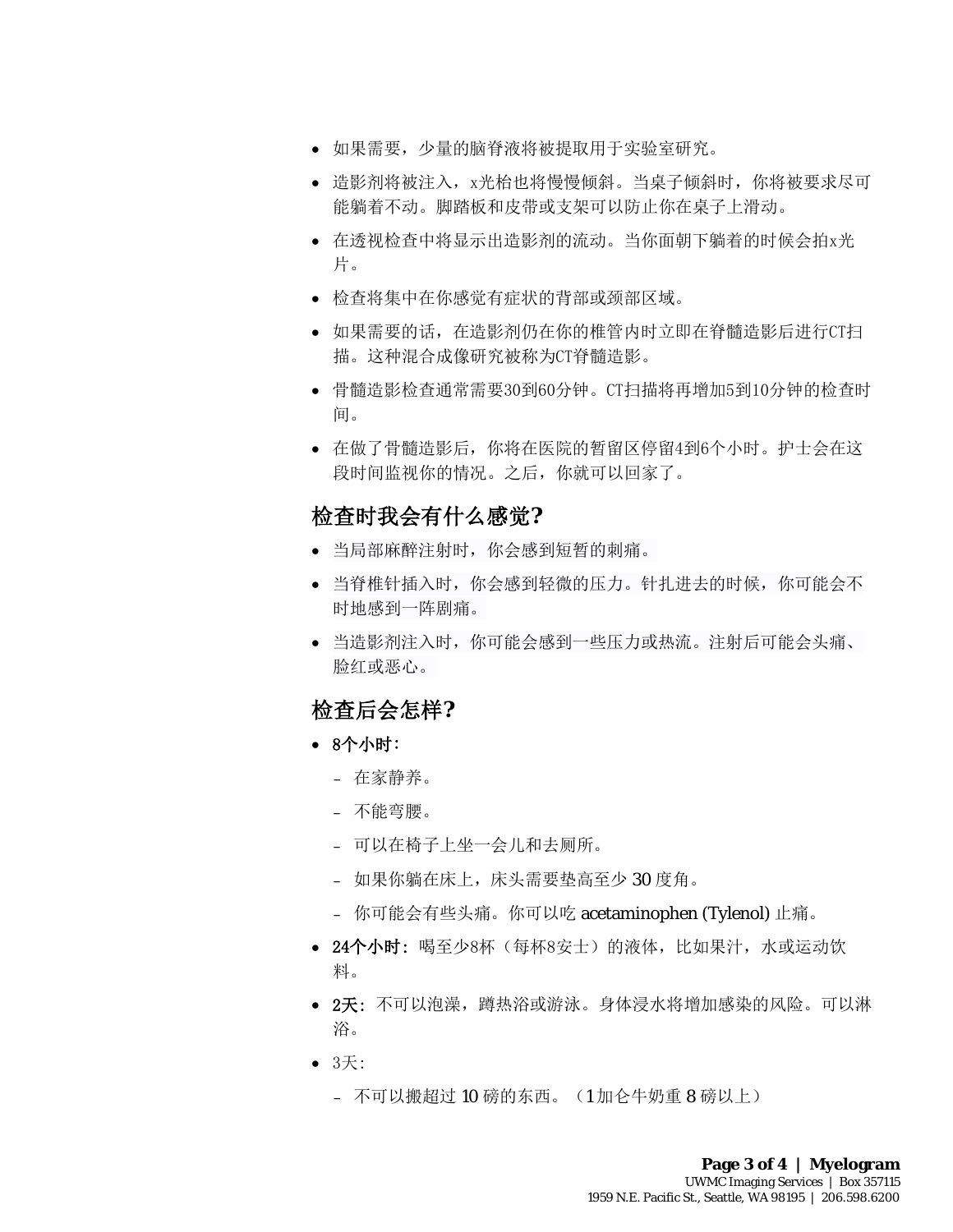- 避免做任何让你呼吸困难或心跳加速的事情。
- 只要你不需要做任何繁重的工作,你可以在检查后的第二天复工。

# 谁来解释结果和我如何得到结果

 $\bot$  , and the state of the state of the state of the state of the state of the state of the state of the state of the state of the state of the state of the state of the state of the state of the state of the state of th

接受过解释骨髓造影训练的放射科医生会检查你的检查结果,并向你的医 生提交一份报告。你的医生会告知你检查结果。你也可以在 eCare 上的检 查结果页面上阅读你的结果。你和你的医生将根据需要决定下一步,例如 对某个问题的治疗。

# 疑问**?**

I很重要<br>C疑虑,<br>598.62C 你的问题很重要。如果你有任 何问题或疑虑,请联系你的医 生。

- □ UWMC 成像检查部门: 206.598.6200
- □ Harborview 成像检查部
	- 门: 206.744.3105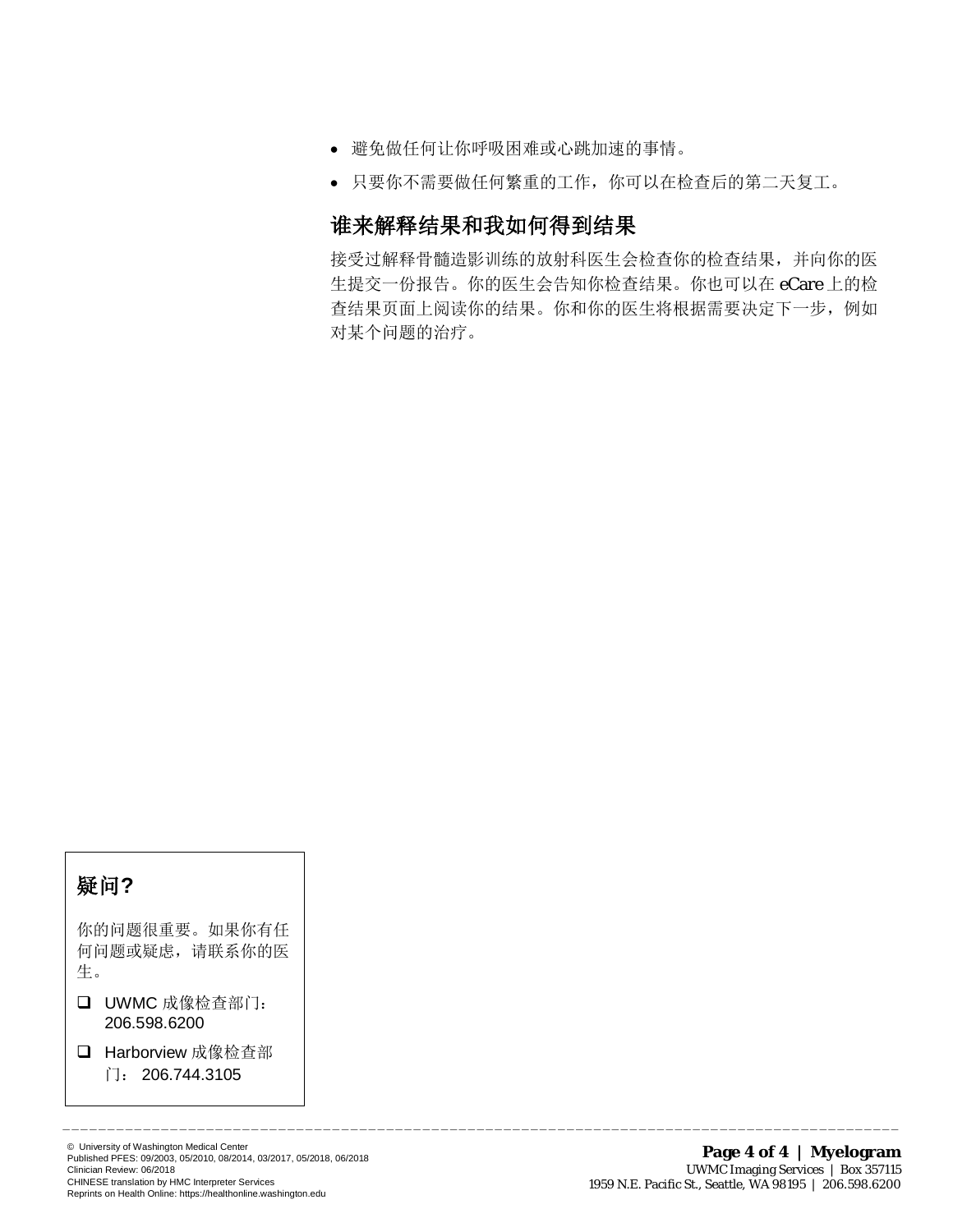# **UW** Medicine

# **Myelogram**

 $\overline{\phantom{a}}$  $\vert$  $\vert$  $\vert$ 

### *How to prepare and what to expect*

*A myelogram is an exam used to find problems of the spinal cord, the spinal canal, and the spinal nerve roots. This handout explains how to prepare for the exam, how it works, how it is done, what to expect during the exam, and how to get your results.*

# **What is a myelogram?**

A *myelogram* is an [X-ray](javascript:glossAry() exam of the spinal cord and the space around it (the *[subarachnoid space](javascript:glossAry()*). It provides detailed pictures of the spinal cord, spinal canal, and spinal nerve roots. The pictures show if there is damage in these tissues caused by disease or trauma.

A myelogram is often done when other tests – such as *computed tomography* (CT) scans or *magnetic resonance imaging* (MRI) – have not answered all our questions about your health issue. Your myelogram will be followed by a CT scan.



*Cross-section of a spine with a needle inserted into the spinal canal.*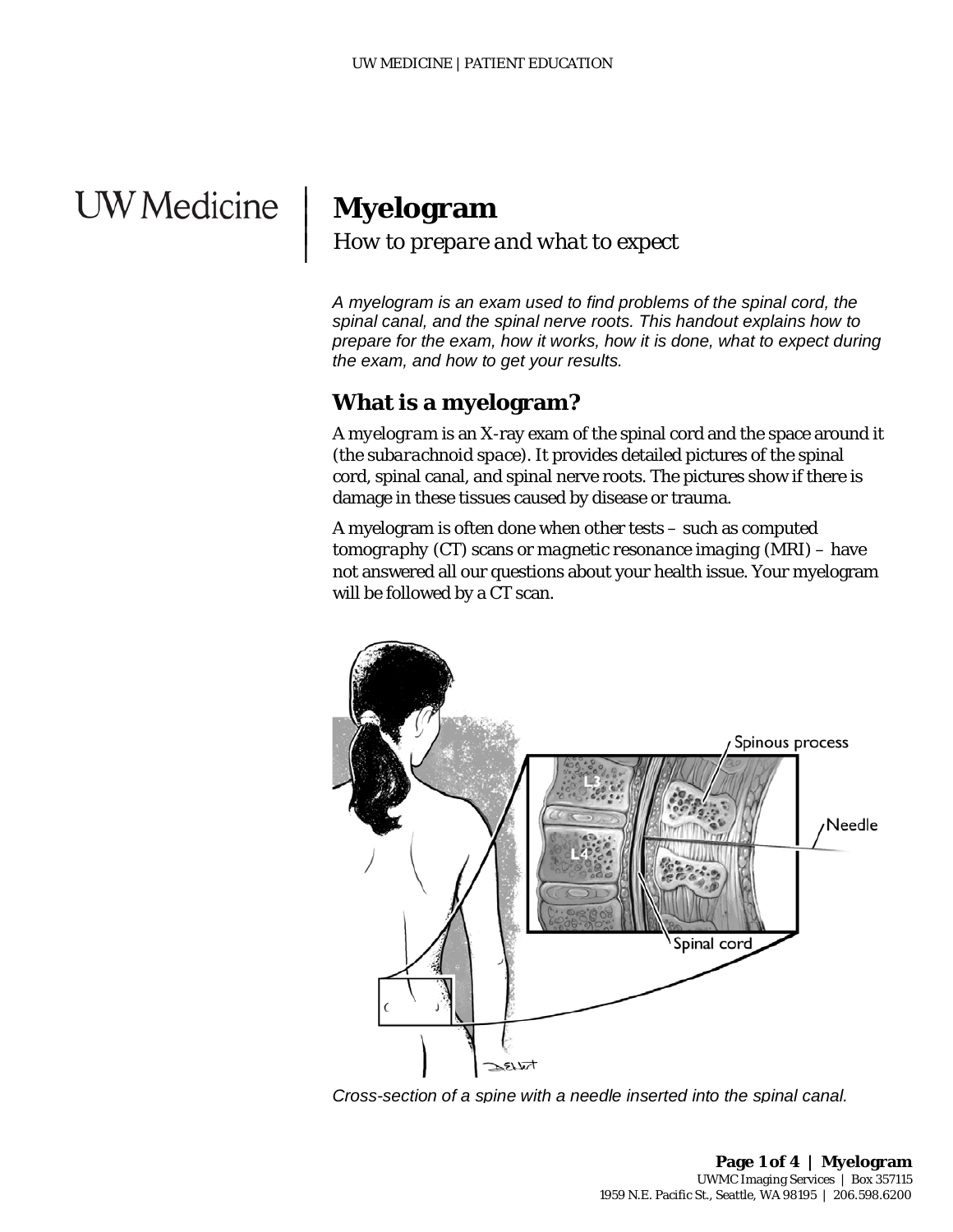# **How should I prepare for the exam?**

- If you take blood-thinning medicine such as Coumadin (warfarin), Plavix, or Lovenox, talk with your primary care provider (PCP) about stopping it before your exam and restarting it after the exam.
- If you take insulin or pills for diabetes, check with your PCP about changing your dose during the time you are not allowed to eat. Please check your glucose level before you arrive for your exam.
- If you take muscle relaxants or medicines for depression, nausea, or ADHD, talk with your PCP about not taking the medicine for 48 hours before and 24 hours after your exam.
- Plan to have a responsible adult drive you home after your exam. For your safety, you may not drive until the day after your myelogram. If you take a bus or taxi home, you must have a responsible adult ride with you.

# **On the Day of Your Exam**

- Make sure a responsible adult is available to drive you home after your exam.
- **Starting 6 hours before your exam:** Do **not** eat anything. You may have clear fluids such as water or tea; grape, apple, or cranberry juice; and Jell-O and popsicles.
- **Starting 2 hours before your exam:** Do **not** drink anything. If you need to take medicines, take them with only a small sip of water.
- Bring a list of your medicines with you when you come for your exam.
- You may need to have blood work done on the day of your exam.

# **How does the exam work?**

 $\_$  ,  $\_$  ,  $\_$  ,  $\_$  ,  $\_$  ,  $\_$  ,  $\_$  ,  $\_$  ,  $\_$  ,  $\_$  ,  $\_$  ,  $\_$  ,  $\_$  ,  $\_$  ,  $\_$  ,  $\_$  ,  $\_$  ,  $\_$  ,  $\_$  ,  $\_$  ,  $\_$  ,  $\_$  ,  $\_$  ,  $\_$  ,  $\_$  ,  $\_$  ,  $\_$  ,  $\_$  ,  $\_$  ,  $\_$  ,  $\_$  ,  $\_$  ,  $\_$  ,  $\_$  ,  $\_$  ,  $\_$  ,  $\_$  ,

The subarachnoid space is a fluid-filled area around the spinal canal, the spinal cord and nerve roots. The fluid in this space is called *[cerebrospinal](javascript:glossAry()  [fluid](javascript:glossAry()*. This fluid cushions and protects the spinal cord.

For a myelogram, a substance called *contrast* is injected through a needle that is placed in your subarachnoid space. The contrast contains iodine. It outlines parts of the spine that usually cannot be seen on normal X-rays. [X-rays](javascript:glossAry() are then taken as the contrast flows into the space.

You will be lying on a table for your myelogram. This table can be tilted to make the contrast run up and down your spine and around the nerve roots in the spinal cord.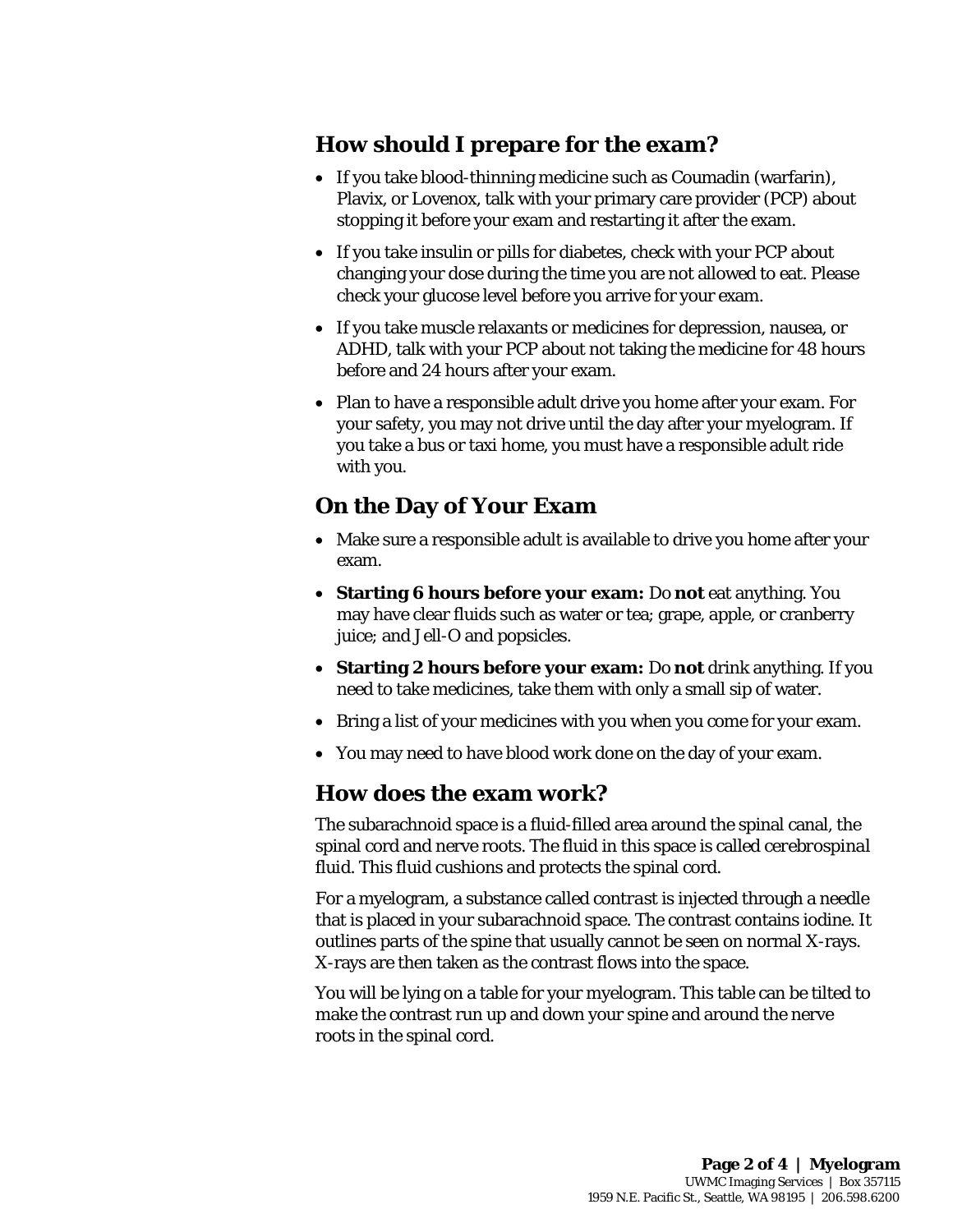# **What can I expect?**

- A myelogram may be done in the Radiology department.
- You will lie face down on the X-ray table. A type of X-ray called *fluoroscopy* will project pictures of your spine onto a screen.
- The radiologist will clean your skin and inject a *local anesthetic* (numbing medicine) where a needle will be inserted.
- Most times, you will be asked to lie on your stomach with a pillow under your abdomen. You will need to stay in this position for about 45 minutes.
- If needed, a small amount of cerebrospinal fluid will be withdrawn for lab studies.
- Contrast material will be injected and the X-ray table will be slowly tilted. You will be asked to lie as still as you can while the table is tilted. A footrest and straps or supports will keep you from sliding on the table.
- The flow of contrast will show on the fluoroscopy[. X-rays](javascript:glossAry() are taken while you are lying face down.
- The exam will focus on the area of your back or neck where you are feeling symptoms.
- If needed, a CT scan may be done right after your myelogram, while the contrast is still in your spinal canal. This blend of imaging studies is known as a *CT myelogram*.
- A myelogram usually takes 30 to 60 minutes. The CT scan adds another 5 to 10 minutes to the total exam time.
- After the myelogram, you will go to a short-stay area in the hospital for about 4 to 6 hours. Nurses will monitor you during this time. After that, you may go home.

# **What will I feel during the exam?**

- You will feel a brief sting when local [anesthetic](javascript:glossAry() is injected.
- You will feel slight pressure as the spinal needle is inserted. You may feel a sharp pain from time to time as the needle is placed.
- When [the](javascript:glossAry() contrast is injected, you may feel some pressure or warmth. You may have a headache, flushing, or nausea after the injection.